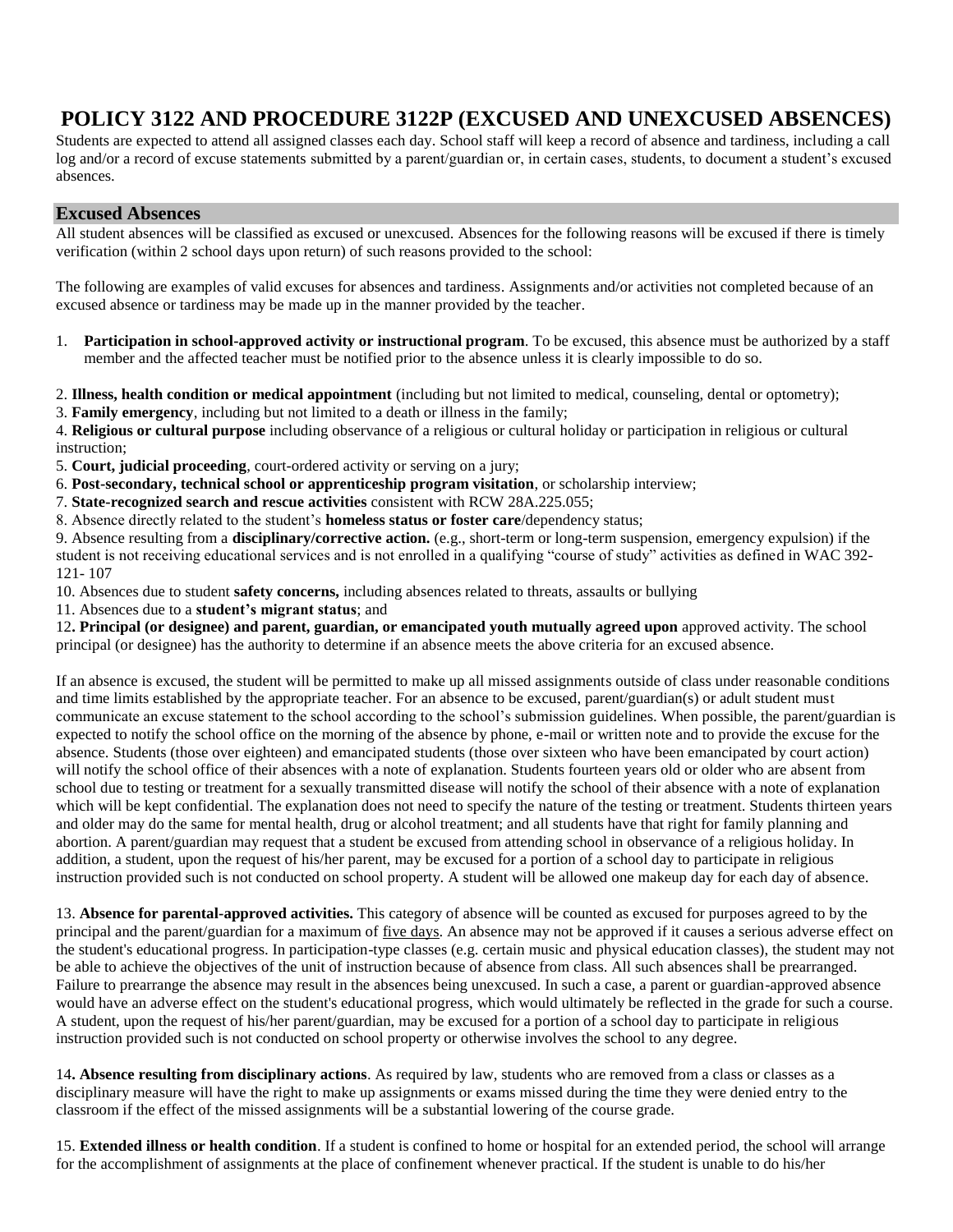schoolwork, or if there are major requirements of a particular course which cannot be accomplished outside of class the student may be required to take an incomplete or withdraw from the class without penalty.

## **Unexcused Absences**

In accordance with RCW 28A.225.010, each unexcused absence will be followed by notification the parent or guardian of the student. As a means of instilling values of responsibility and personal accountability, a student whose absence is not excused will experience the consequences of his/her absence. Students are expected to make up all work. A student's grade may be affected if a graded activity or assignment occurs during the period of time when the student is absent. Unexcused absences fall into two categories:

A. Submitting an excuse which does not constitute an excused absence as defined previously; or

B. Failing to submit, whether by phone, e-mail or in writing, any type of excuse statement by the parent, guardian or adult student.

Each unexcused absence will be followed by notification the parent or guardian of the student. A student's grade will not be affected if no graded activity is missed during such an absence.

- 1. After three unexcused absences within any month, a conference will be scheduled between the parent, student and principal or designee. At such a conference the principal or designee, student and parent may consider:
- Adjusting the student's program;
- Providing more individualized instruction; preparing the student for employment with specific vocational experience or both;
- Transferring the student to another school;
- Assisting the student to obtain supplementary services that might eliminate or ameliorate the causes of absence; or,
- Other interventions deemed to improve the students' attendance.

If the parent does not attend, the scheduled conference the conference can be conducted with the student and school official and the parent will be notified of the steps to be taken to eliminate or reduce the student's absences.

- 2. After the second unexcused absence and before the fifth unexcused absence the school will take data-informed steps to eliminate or reduce the child's absences.
- In middle and high school, these steps must include offering the application of the Washington Assessment of the Risks and Needs of Students (WARNS)
- Students and parents must agree to participate the WARNS by signing a consent form.
- Any student with an existing 504 plan or individualized education plan (IEP), these steps must include convening of the child's IEP or 504 plan team. If necessary and if consent from the parent is given, a functional behavior assessment (FBA) will be conducted to explore the function of the absence behavior and if appropriate, a behavior plan completed.
- Any student, without an IEP or 504 plan, reasonably believed to have a mental or physical disability or impairment, will be brought to guidance team to consider an evaluation.
- 3. No later than the student's fifth unexcused absence in a month the district will enter into an agreement with the student and parents/guardians that establishes school attendance requirements. The district will refer the student to a community truancy board or file a petition and affidavit with the juvenile court alleging a violation of RCW 28A.225.010.
- 4. If the above action fails to correct the attendance problem, the following truancy petition procedure will apply only to students under the age of eighteen. No later than the seventh unexcused absence within any month during the current school year, or upon the tenth unexcused absence during the current school year, the district will file a petition with the juvenile court alleging a violation of RCW 28A.225.010 by the parent, student or parent and student. The petition consists of written notification to the court alleging that:
- The student has unexcused absences in the current school year. While petitions must be filed if the student has seven or more unexcused absences within any one month, or ten or more unexcused absences in the current school year, a petition may be filed earlier. In addition, unexcused absences accumulated in another school or school district will be counted when preparing the petition;
- Attesting that actions taken by the school district have not been successful in substantially reducing the student's absences from school; and
- Court intervention and supervision are necessary to assist the school district to reduce the student's absences from school.
- 5. Any student who presents false evidence, with or without the consent of his/her parent**/**guardian, in order to wrongfully qualify for an excused absence will be subject to corrective action in accordance to Policy and Procedure 3241.